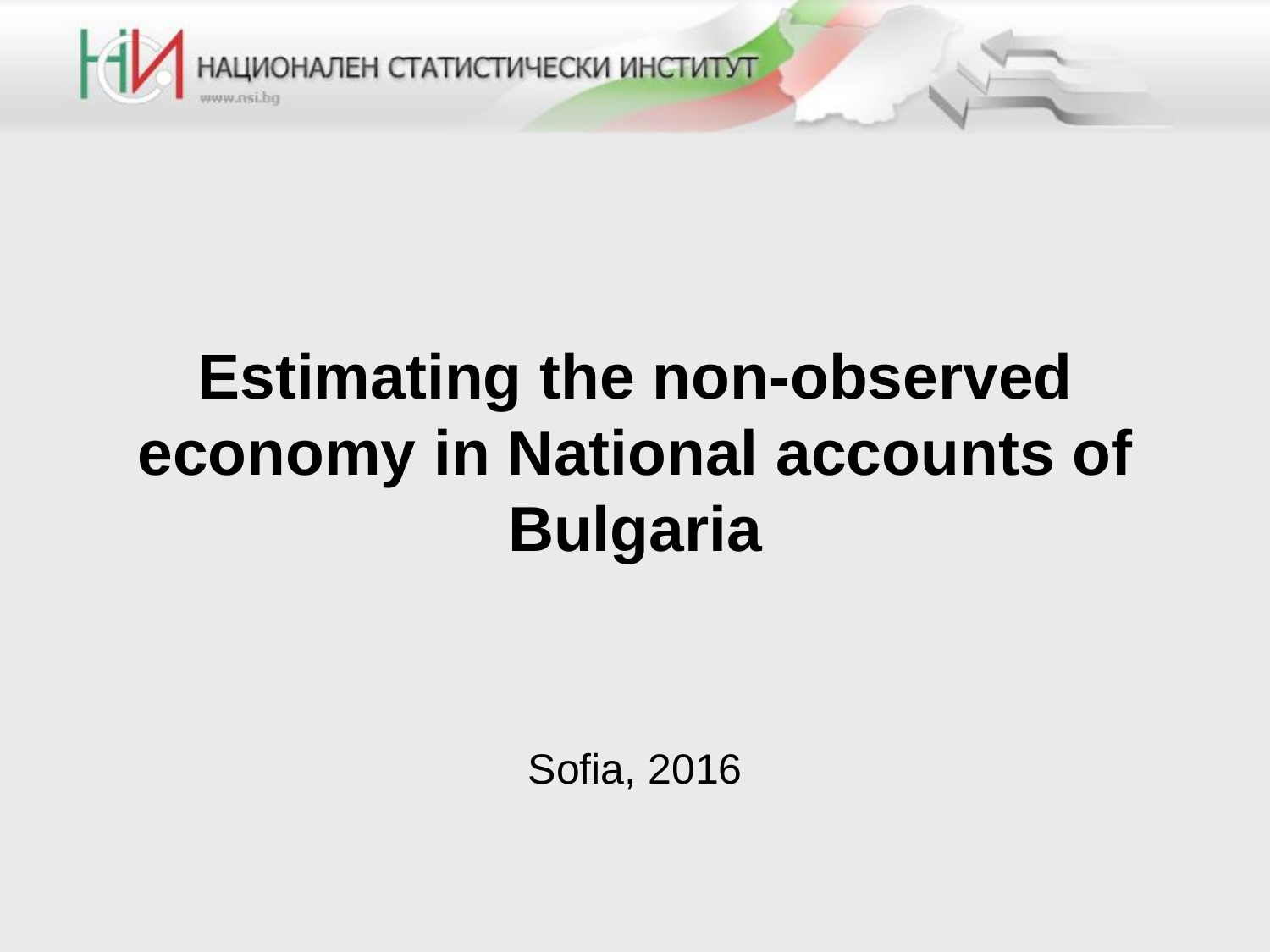

- National Statistical Institute, Non-financial National accounts department, Macroeconomic statistics Directorate is in charge of the official Gross domestic product estimation in Bulgaria. GDP is a macroeconomic indicator that has to measure the value of the production that flows through the economy.
- A part of the production activities is not directly observable and usually not covered through the traditional sources of information - it is referred to as a non-observed economy.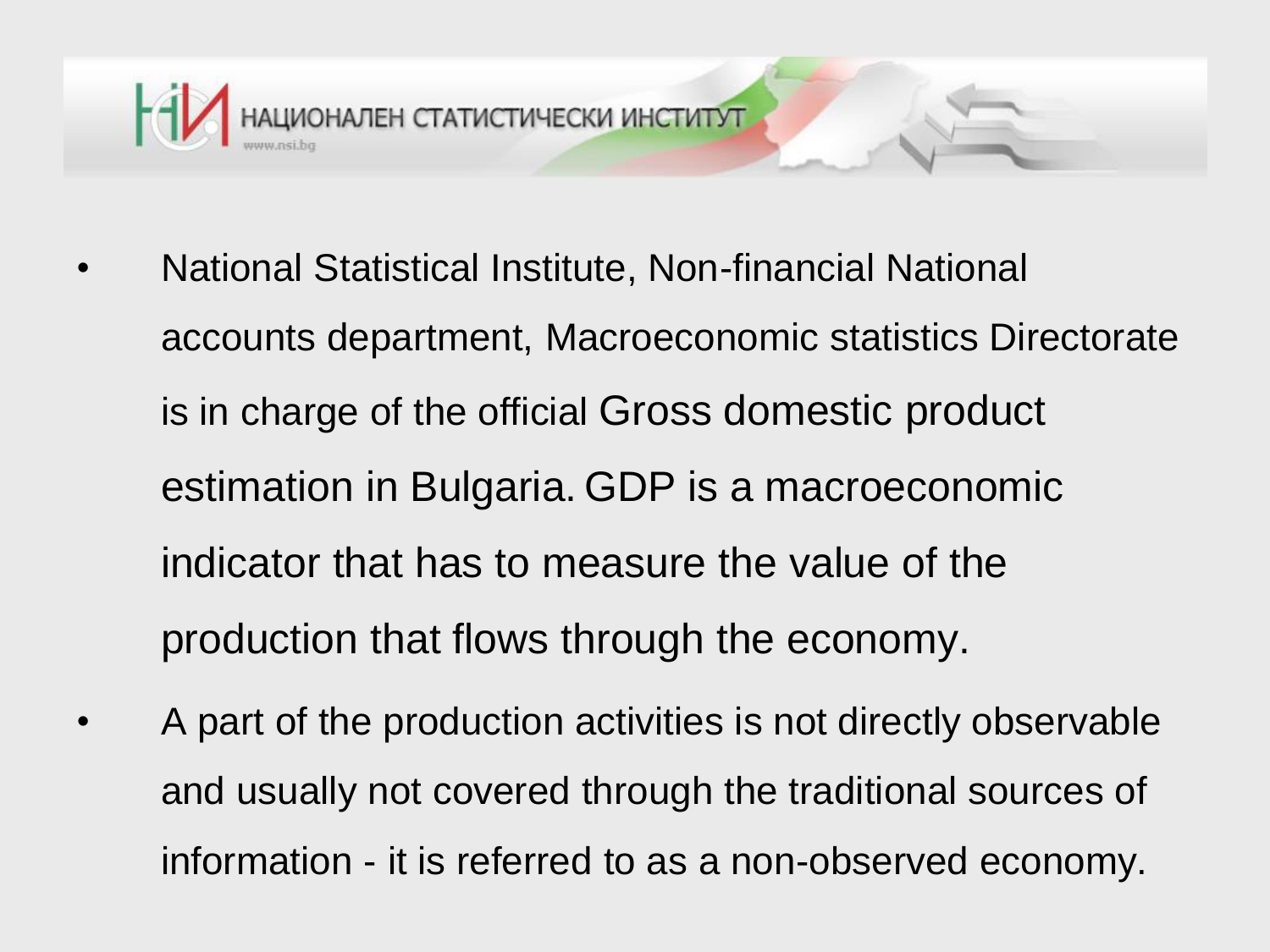

- National accounts experts tries to measure the nonobserved economy for an exhaustive description of economic activities. Additional estimates, called exhaustiveness adjustments to the source data are to be implemented.
- NSI uses internationally approved methodology for an exhaustiveness estimation and description called Tabular approach.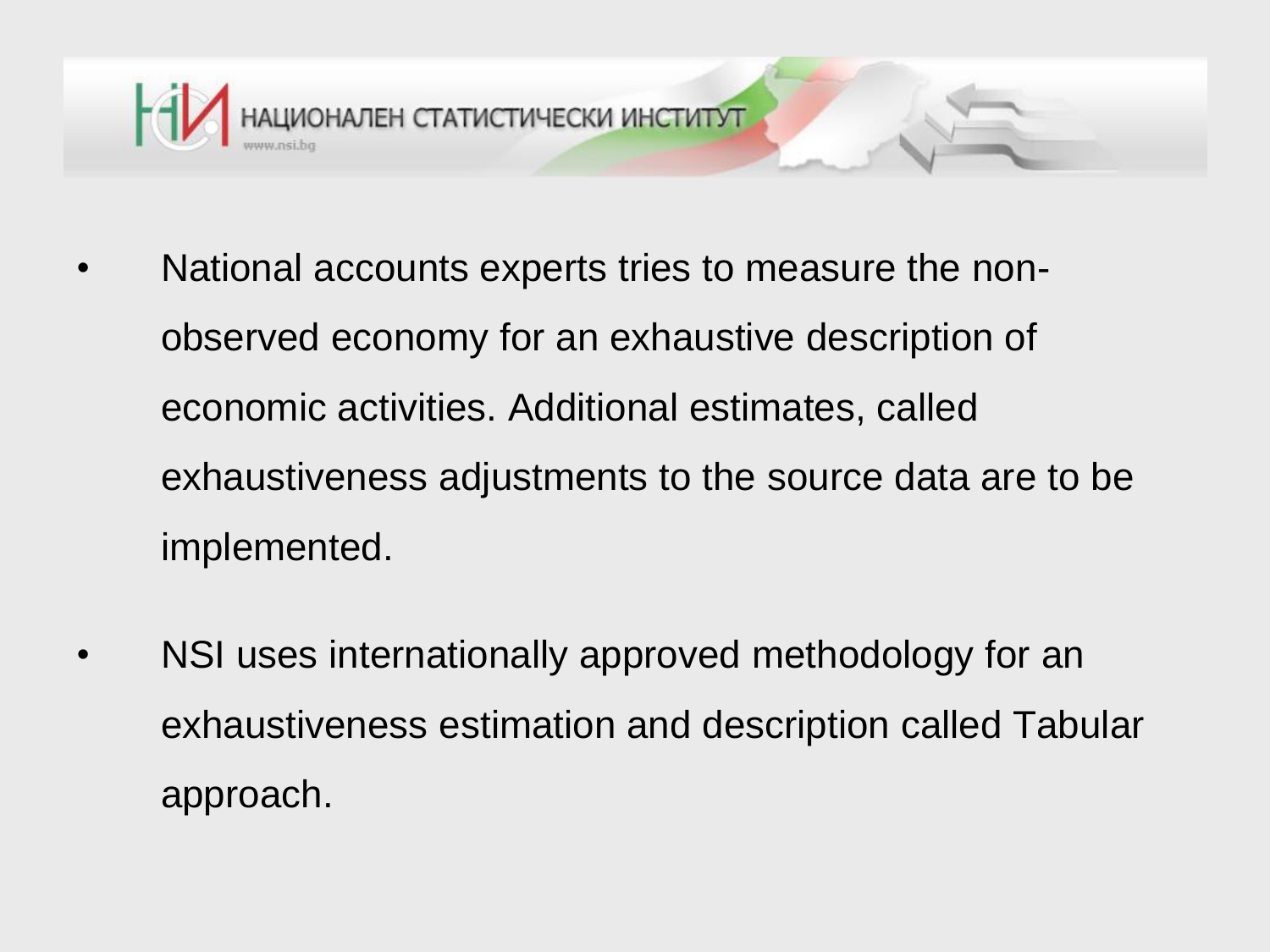

## • **Tabular approach - exhaustiveness by types:**

- N1. Enterprises Deliberately Not Registering Underground
- N2. Enterprises Deliberately Not Registering Illegal
- N3. Enterprises Not Required to Register
- N4. Enterprises (Legal Persons) Not Surveyed
- N5. Registered Entrepreneurs Not Surveyed
- N6. Enterprises Deliberately Misreporting
- N7. Other Statistical Deficiencies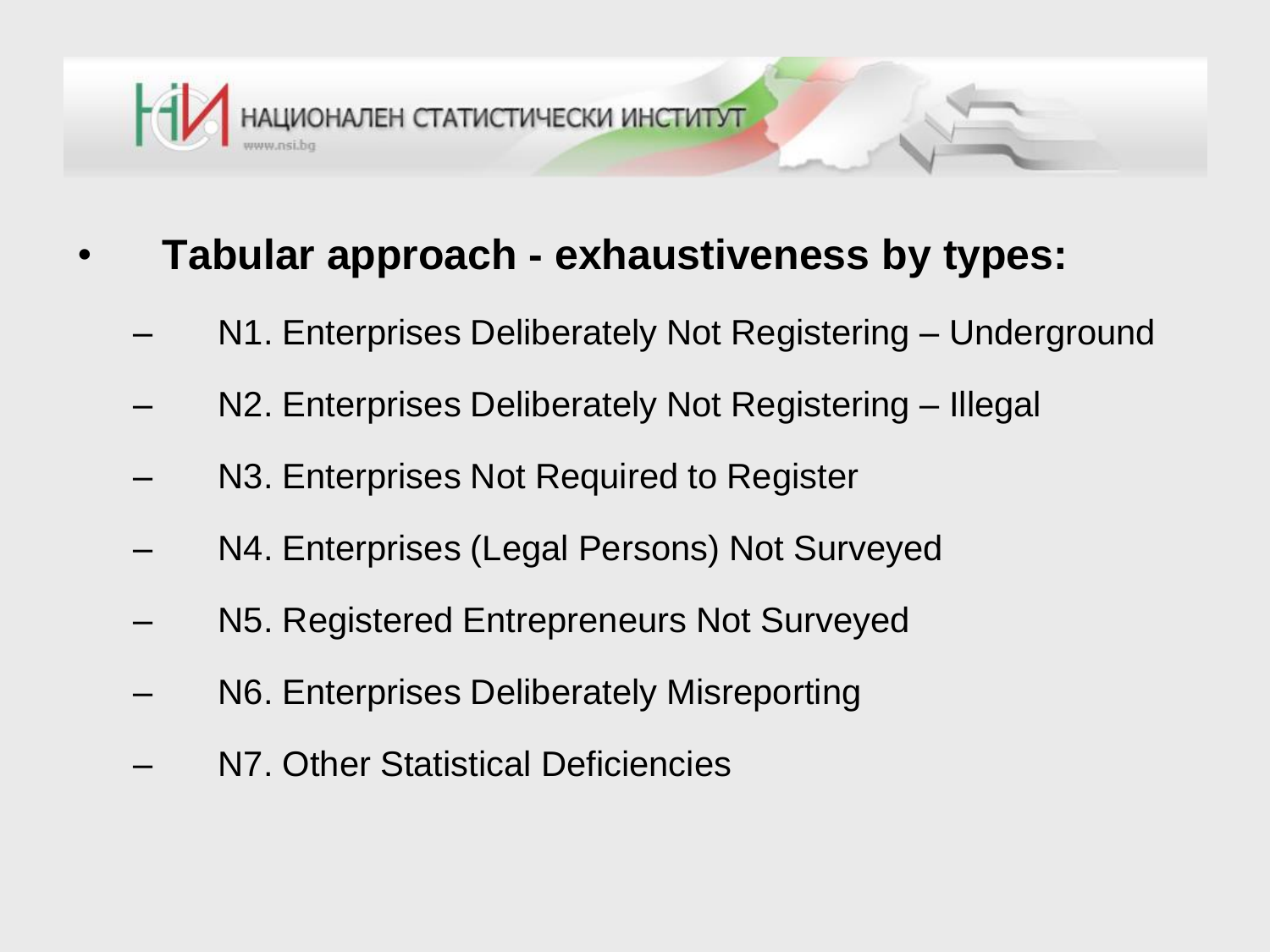

## When measuring GDP various types of adjustments take place. The main characteristics of the different types of adjustments are as follows:

| $\mathbf{N1}$  | <b>Producer should</b>                  | Producer fails to register in order to avoid tax & social security obligations.<br>$\blacktriangleright$ |                                                                              |  |  |  |  |  |  |
|----------------|-----------------------------------------|----------------------------------------------------------------------------------------------------------|------------------------------------------------------------------------------|--|--|--|--|--|--|
|                | have registered                         | These are often small producers with turnovers which exceed the                                          |                                                                              |  |  |  |  |  |  |
|                | <i>(underground</i>                     | thresholds above which they should register their income.                                                |                                                                              |  |  |  |  |  |  |
|                | producer)                               |                                                                                                          | Type N1 does not include all underground activities, some of which are       |  |  |  |  |  |  |
|                |                                         |                                                                                                          | associated with type N6.                                                     |  |  |  |  |  |  |
| $\mathbf{N2}$  | <b>Illegal producer</b>                 | $\blacktriangleright$                                                                                    | N2 covers activities of producers that avoid registration entirely.          |  |  |  |  |  |  |
|                | that fails to register $\triangleright$ |                                                                                                          | N2 excludes illegal activities by registered legal entities or entrepreneurs |  |  |  |  |  |  |
|                |                                         |                                                                                                          | that report (or misreport) their activities under legal activity codes.      |  |  |  |  |  |  |
| N <sub>3</sub> | <b>Producer is not</b>                  | $\blacktriangleright$                                                                                    | Producer is not required to register because it has no market output.        |  |  |  |  |  |  |
|                | obliged to register                     |                                                                                                          | Typically, these are non-market household producers involved in:             |  |  |  |  |  |  |
|                |                                         |                                                                                                          | - production of goods for own consumption or for own fixed capital           |  |  |  |  |  |  |
|                |                                         | formation,                                                                                               |                                                                              |  |  |  |  |  |  |
|                |                                         | - construction of and repairs to dwellings. Producer has some market                                     |                                                                              |  |  |  |  |  |  |
|                |                                         | output but it is below the level at which the producer is expected to register as                        |                                                                              |  |  |  |  |  |  |
|                |                                         | an entrepreneur.                                                                                         |                                                                              |  |  |  |  |  |  |
| <b>N4</b>      | <b>Registered legal</b>                 | ➤                                                                                                        | The legal person may not be included in the statistics for a variety of      |  |  |  |  |  |  |
|                | person is not                           |                                                                                                          | reasons. For example; the business register is out of date or updating       |  |  |  |  |  |  |
|                | included in                             | procedures are inadequate; the classification data (activity, size or                                    |                                                                              |  |  |  |  |  |  |
|                | statistics                              | geographic codes) are incorrect; the legal person is excluded from the                                   |                                                                              |  |  |  |  |  |  |
|                |                                         | survey frame because its size is below a certain threshold; etc.                                         |                                                                              |  |  |  |  |  |  |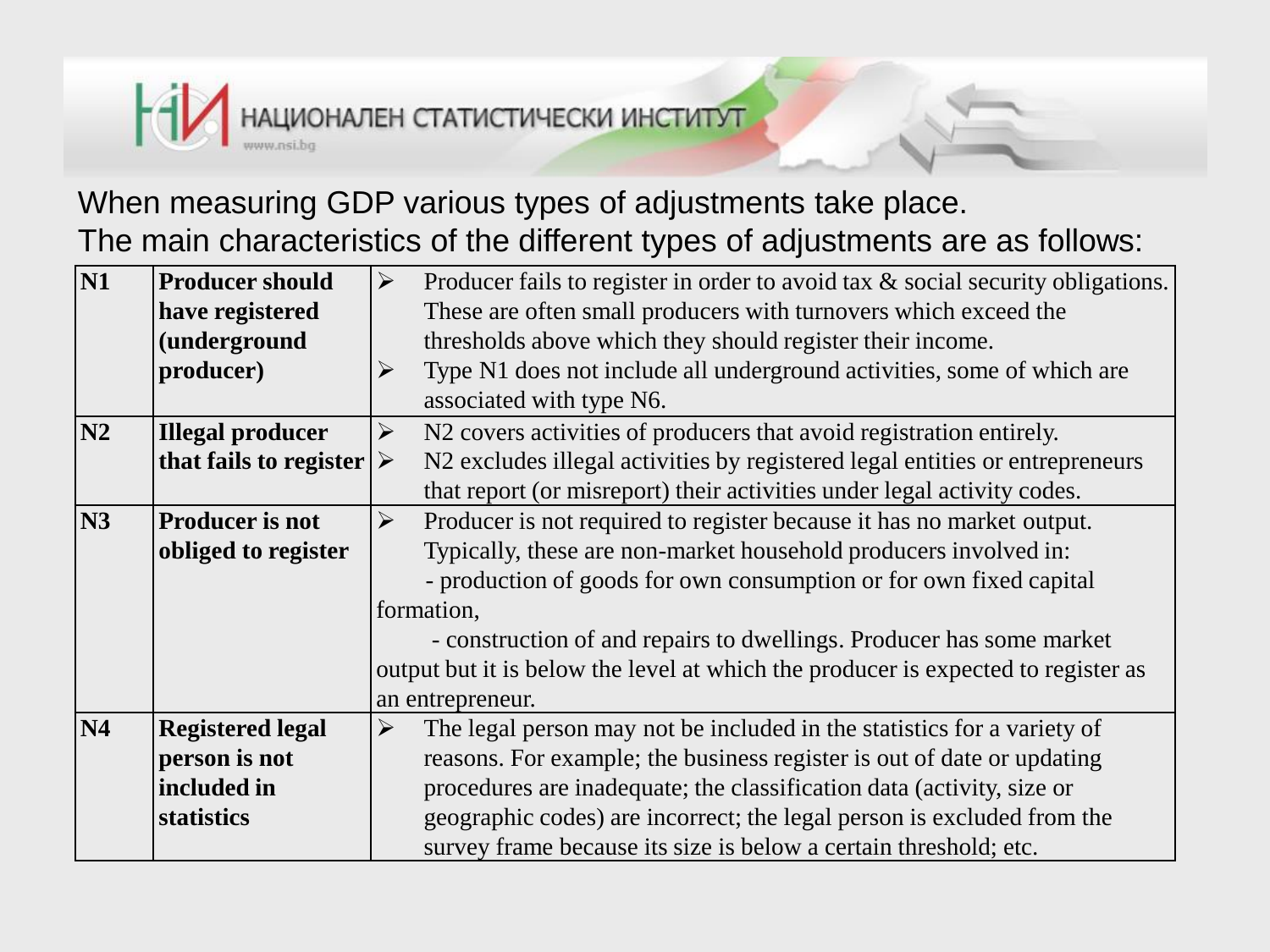

| $\overline{\text{N5}}$ | <b>Registered</b>      |                       | A registered entrepreneur may not be included in the statistics for many        |  |  |  |  |  |  |  |
|------------------------|------------------------|-----------------------|---------------------------------------------------------------------------------|--|--|--|--|--|--|--|
|                        | entrepreneur is not    |                       | reasons. The administrative source with lists of registered entrepreneurs may   |  |  |  |  |  |  |  |
|                        | included in            |                       | not always pass on complete or up to date lists to the statistical office.      |  |  |  |  |  |  |  |
|                        | statistics             | ➤                     | Even if there is a regular flow of accurate and comprehensive information       |  |  |  |  |  |  |  |
|                        |                        |                       | from the administrative source to the statistical office, the registered        |  |  |  |  |  |  |  |
|                        |                        |                       | entrepreneur may not be included in the business register for several reasons   |  |  |  |  |  |  |  |
|                        |                        |                       | (some examples were given under N4).                                            |  |  |  |  |  |  |  |
| $\overline{\text{N6}}$ | <b>Misreporting by</b> |                       | Misreporting means that gross output is under-reported and intermediate         |  |  |  |  |  |  |  |
|                        | the producer           |                       | consumption is over-reported in order to evade (or reduce) income tax, value    |  |  |  |  |  |  |  |
|                        |                        |                       | added tax or social security contributions. Examples:                           |  |  |  |  |  |  |  |
|                        |                        |                       | - payments in cash without receipts;                                            |  |  |  |  |  |  |  |
|                        |                        |                       | - VAT fraud.                                                                    |  |  |  |  |  |  |  |
| $\overline{\rm N7}$    | <b>Statistical</b>     | $\blacktriangleright$ | N7 could be of type a) - data that is incomplete, not collected or not directly |  |  |  |  |  |  |  |
|                        | deficiencies in the    |                       | collectable, and b) - data that is incorrectly handled, processed or compiled   |  |  |  |  |  |  |  |
|                        | data                   |                       | by statisticians.                                                               |  |  |  |  |  |  |  |
|                        |                        | $\blacktriangleright$ | Statistical deficiencies: some examples:                                        |  |  |  |  |  |  |  |
|                        |                        |                       | - Handling of non-response;                                                     |  |  |  |  |  |  |  |
|                        |                        |                       | - Production for own final use by market producers;                             |  |  |  |  |  |  |  |
|                        |                        |                       | - Tips;                                                                         |  |  |  |  |  |  |  |
|                        |                        |                       | - Wages & salaries in kind;                                                     |  |  |  |  |  |  |  |
|                        |                        |                       | - Secondary activities.                                                         |  |  |  |  |  |  |  |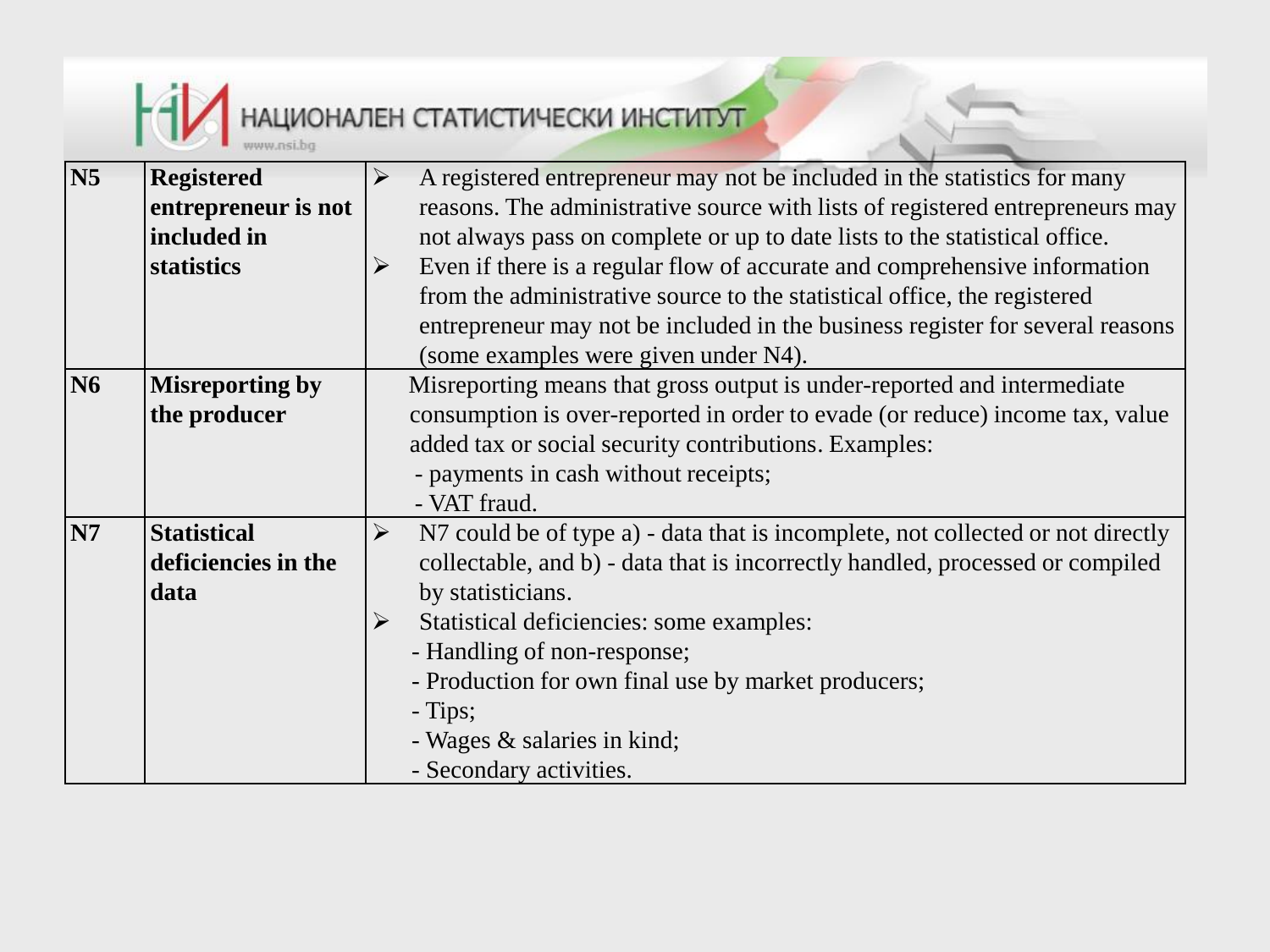

- NSI elaborate the estimates of all types of exhaustiveness adjustments
	- $\checkmark$  N1 Additional income Above the threshold.
	- $\checkmark$  N2 Illegal activities prostitution, drugs and smuggling of tobacco and alcohol.
	- $\checkmark$  N3 Unincorporated activities; Shuttle trade; Individual building of houses; Additional income - Below the threshold.
	- $\checkmark$  N4 National accounts adjustments Intermediate consumption to Gross output ratio; Adjustment for units that report quarterly but not annually.
	- $\checkmark$  N5 Adjustment for self-employed persons.
	- $\checkmark$  N6 Working without contract Labour Force Survey. VAT fraud.
	- $\checkmark$  N7 Income in kind; Private use of business cars; Tips.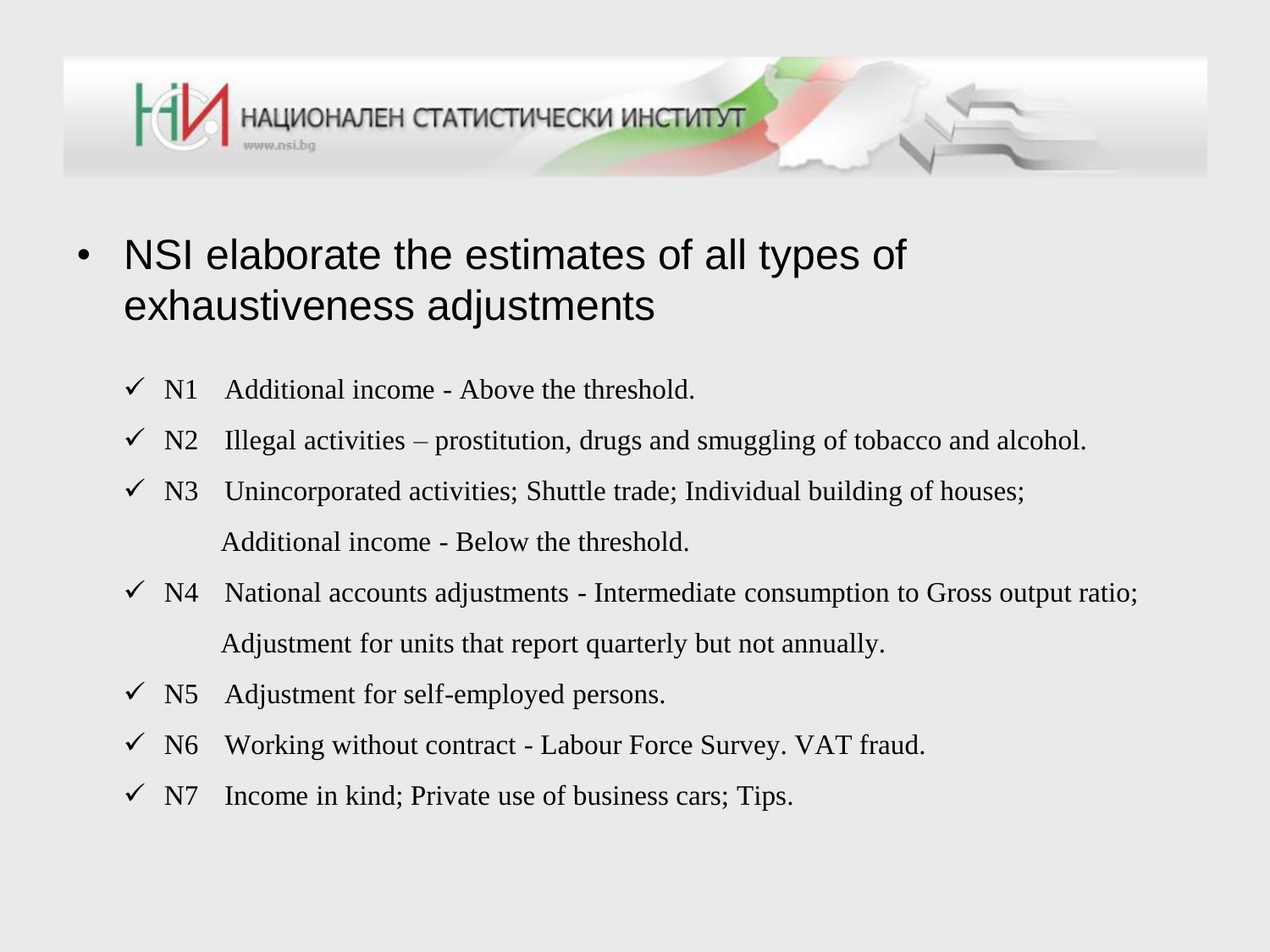

- Methods for measuring non-observed economy
	- $\checkmark$  By type of non-observed economy:
		- Not registered/not surveyed economic units,
		- Employment method,
		- Quantity (multiplied) by price,
		- Grossing-up methods,
		- Industry specific surveys,
		- Comparison with expenditure data.
	- $\checkmark$  Enterprises deliberately misreporting:
		- Use of fiscal data
		- Surveys on experts' judgment about misreporting
		- Specific adjustment methods average coefficients of the sector
	- $\checkmark$  Other Statistical Deficiencies
		- Use of fiscal data
		- Households' budget survey
		- Specific surveys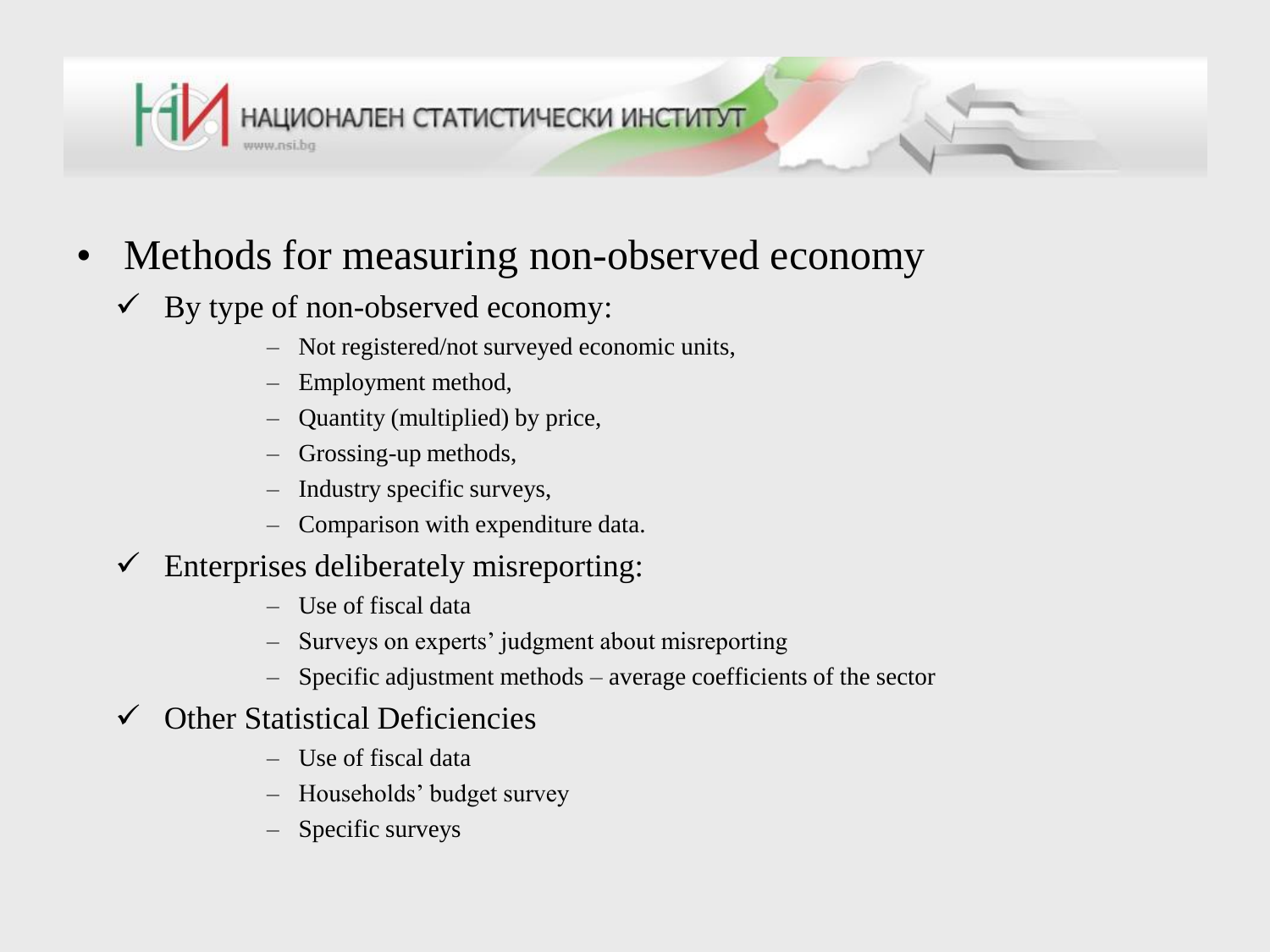

• Estimations by type of non-exhaustiveness, Million BGN

|                  |                                                         | 2008    | 2009    | 2010    | 2011    | 2012    | 2013    | 2014    |
|------------------|---------------------------------------------------------|---------|---------|---------|---------|---------|---------|---------|
| N1               | Producer should have registered (underground producers) | 293     | 298     | 233     | 346     | 262     | 342     | 283     |
| N <sub>2</sub>   | Illegal producer that fails to registered               | 202     | 207     | 155     | 177     | 191     | 219     | 207     |
| N3               | Producer is not obliged to registered                   | 1 2 1 6 | 1 2 6 4 | 916     | 1 1 3 0 | 840     | 894     | 704     |
| N <sub>4</sub>   | Registered legal persons is not included in statistics  | 381     | 929     | 1 1 0 4 | 1081    | 1 4 0 2 | 1515    | 1443    |
| <b>N5</b>        | Registered entrepreneurs is not included in statistics  | 1 2 7 6 | 1 2 1 2 | 1 1 9 7 | 1718    | 1 1 0 1 | 407     | 289     |
| N <sub>6</sub>   | Mis-reporting by the produser                           | 1814    | 4584    | 5780    | 4 9 8 0 | 4 3 4 5 | 4 6 9 9 | 3 1 3 1 |
| <b>N7</b>        | Statistical deficiencies in the data                    | 1861    | 1950    | 2099    | 2 1 2 9 | 2 1 0 9 | 2 1 5 7 | 2 1 8 1 |
| <b>Total NOE</b> |                                                         | 7043    | 10 4 44 | 11 4 84 | 11 5 62 | 10 25 1 | 10 233  | 8 2 3 8 |
| <b>GDP</b>       |                                                         | 73 095  | 72844   | 73 780  | 80 100  | 81 544  | 81971   | 83 612  |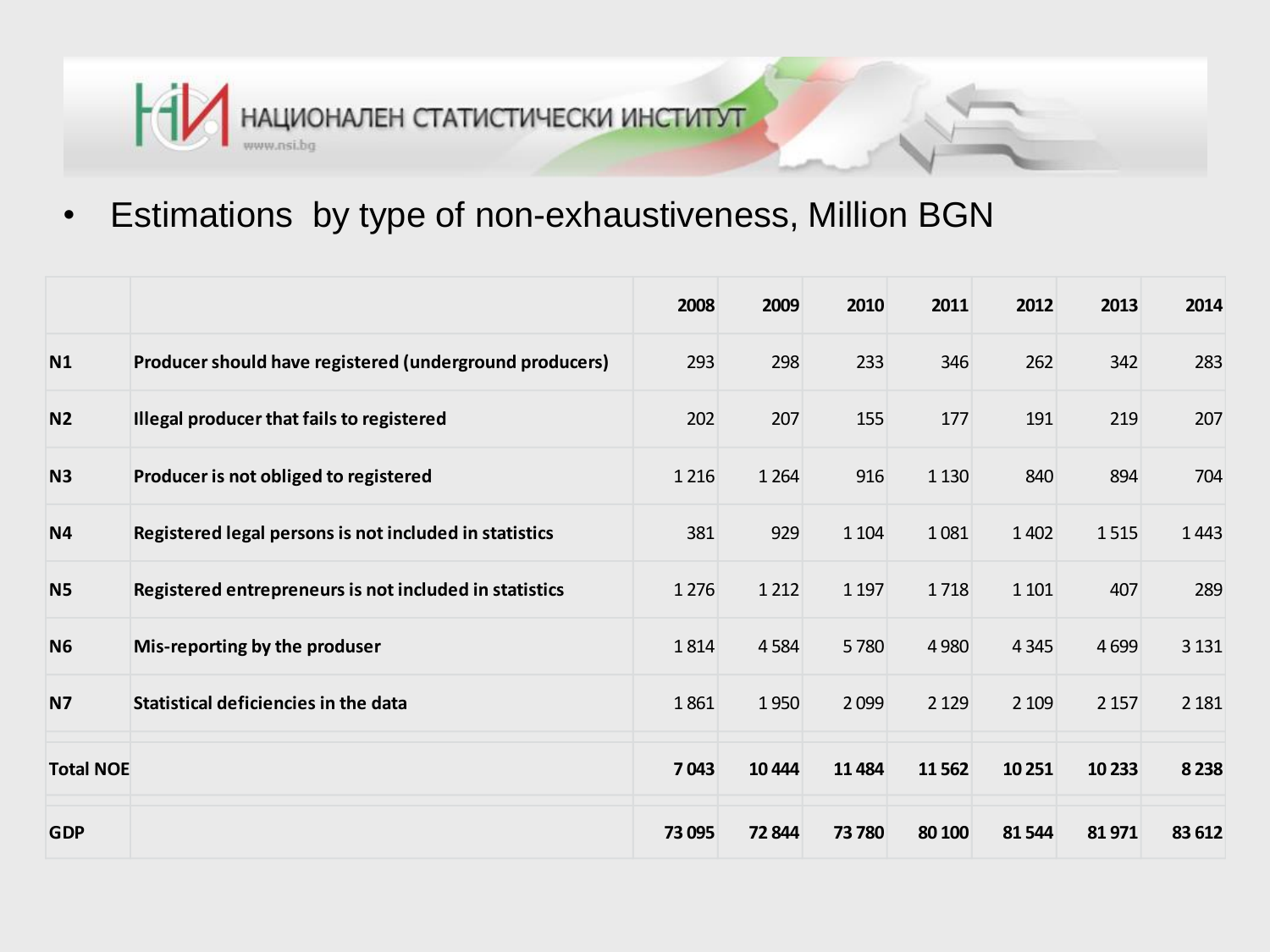

• Non observed economy as a share of GDP, %

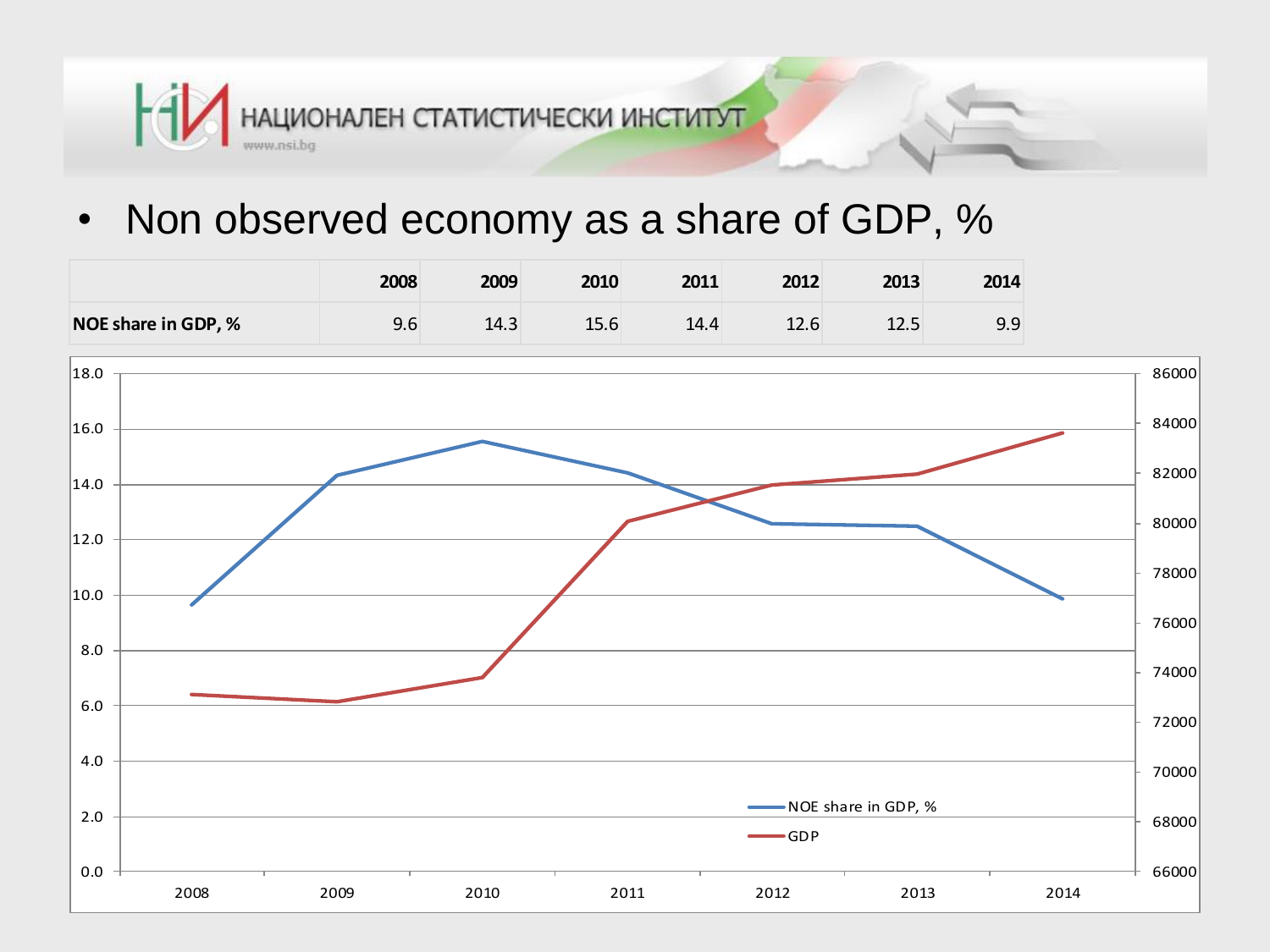

• Expected in 2017: